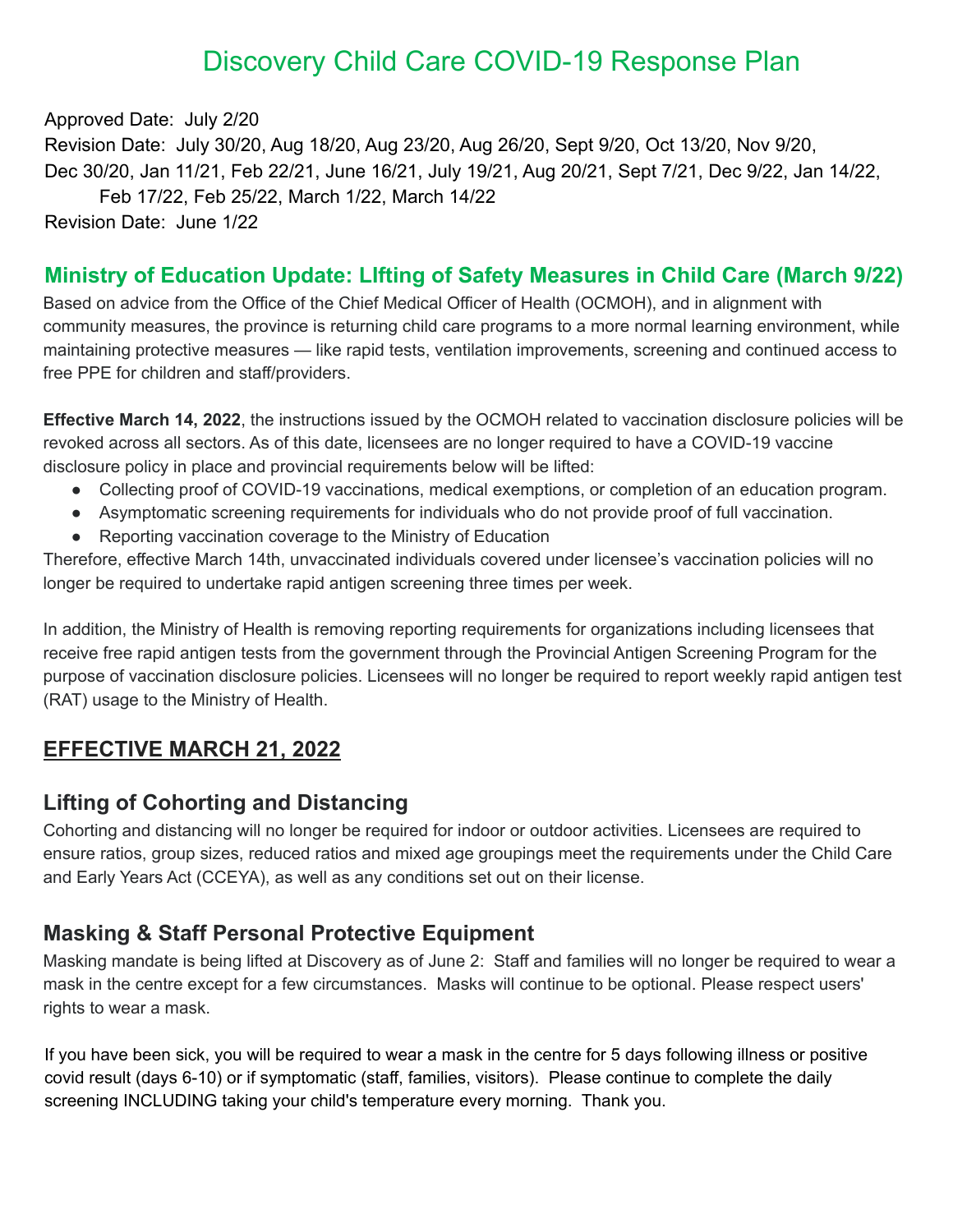# **Visitors/parents/guardians in the building.**

Parent/s Guardians will be allowed in the centre to drop off and pick up their child(ren) as of Feb 28 1/22. Any adult entering the building MUST wear a mask as per instructions above, complete a daily screening. Please see "drop off and pick up procedures" below.

# **Active Screening Procedures: As of March 21/22**

Daily confirmation of screening for children and staff will no longer be required by licensees. Individuals should continue to self-screen every day before attending child care using either the COVID-19 school and child care screening tool, or a screening tool designated by the local public health unit. The screening tool has been updated to align with the updated COVID-19 Integrated Testing & Case, Contact and Outbreak Management Interim Guidance: Omicron Surge

All individuals including children attending the centre, staff, parents/guardians and essential visitors (i.e. Ministry staff) must complete a daily screening before entering the child care setting, including daily temperature checks. <https://covid-19.ontario.ca/school-screening/>

# **Drop off and Pick up:**

PLEASE REMOVE OUTDOOR FOOTWEAR BEFORE ENTERING THE CLASSROOMS

#### **Drop off**

- The teacher accepting your child into care will ask if you have sanitized your hands and your child's hands and if all of you have passed the daily screening.
- Children/staff/visitors must clean their hands upon entry into the centre and/or room
- Please ensure that you are supervising your child at all times.
- All children need to be dropped off by 11am each day. Children will not be accepted into care after **11am**.
- PLEASE REMOVE OUTDOOR FOOTWEAR BEFORE ENTERING THE CLASSROOMS

### **Pick up:**

- Please complete the online screening tool if you have not completed it in the morning..
- **Please be prepared to show photo I.D.**
- You are responsible to supervise your child, in the centre, playground and parking lot. If you are bringing a sibling, they must pass the screening and stay with you. They are not allowed to play in the classroom or playground.
- Please remember to turn your car off while you are waiting. We do not allow idling in the parking lot. We are also a smoke free environment and no smoking is allowed even while in your car. Thank you.
- Children in the toddler and preschool rooms cannot be picked up between 12pm-2:30pm as it is very disruptive to their sleep time.
- PLEASE REMOVE OUTDOOR FOOTWEAR BEFORE ENTERING THE CLASSROOMS

**For your safety, please ensure that you have weather appropriate footwear when dropping off and picking up your child. We may be outside during this time and you may need to be walking in the snow, puddles or icy conditions etc.**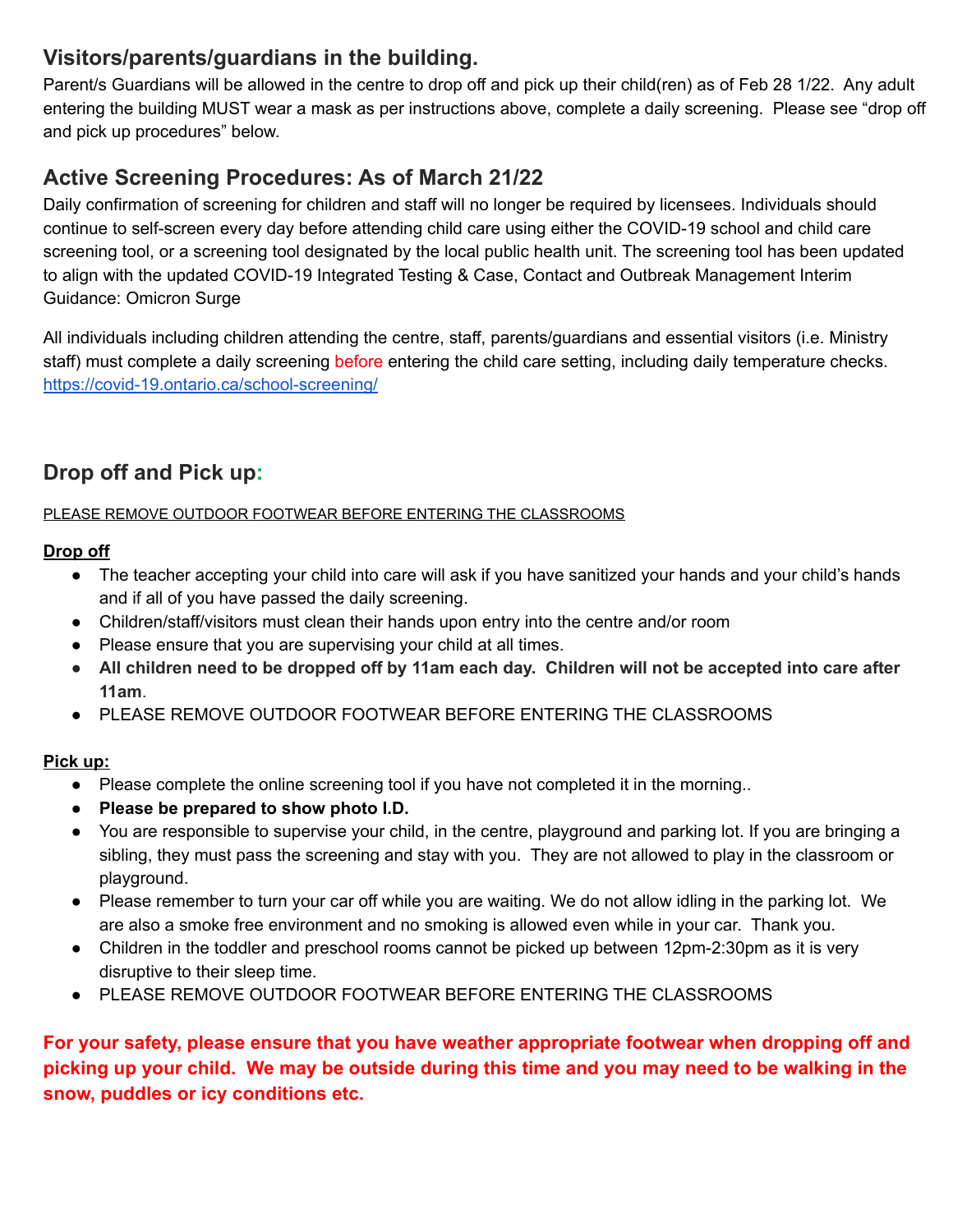# **Remaining Health and Safety Measures in Child Care**

# **Hand Hygiene, Respiratory Etiquette, Cleaning and Disinfecting**

In accordance with local public health direction, appropriate hand hygiene, respiratory etiquette, cleaning and disinfecting should continue.

### **The following measures will continue to be in place until the end of June:**

### **Ventilation Measures**

Licensees and home child care providers are encouraged to implement best practices and measures to optimize ventilation (see Public Health Ontario's guidance: Heating, Ventilation and Air Conditioning (HVAC) Systems in Buildings and COVID-19). Adequate ventilation should be provided by opening windows, moving activities outdoors when possible and through mechanical ventilation including HVAC systems. Heating, ventilation and air conditioning systems (HVACs) and their filters are designed to reduce airborne pollutants, including virus particles, when they circulate through the system.

- Ensure HVAC systems are in good working condition.
- Keep areas near HVAC inlets and outlets clear.
- Arrange furniture away from air vents and high airflow areas.
- Avoid re-circulating air.

# **Absence Reporting**

To continue ongoing monitoring of COVID-19 impacts, licensees will continue to be expected to report absenteeism rates to public health units should they rise to a defined level (approximately 30% above their baseline).

Under the CCEYA, licensees must ensure that a daily observation is made of each child receiving child care in each child care centre it operates before the child begins to associate with other children in order to detect possible symptoms of ill health.

Licensees are also required to ensure that where a child receiving child care at a child care centre it operates appears to be ill, the child is separated from other children and the symptoms of the illness noted in the child's records.

# **COVID-19 Testing Strategy for Ontario Schools and Child Care**

#### Rapid Antigen Tests

Bi-weekly shipments of RATs will continue to support symptomatic testing for staff, providers and children. Licensees are expected to continue distributing RATs to staff/providers and children who return from an unplanned absence.

As a reminder, staff/providers and families can also access RATs via participating community locations. Please see <https://covid-19.ontario.ca/rapid-test-locator> for specific locations.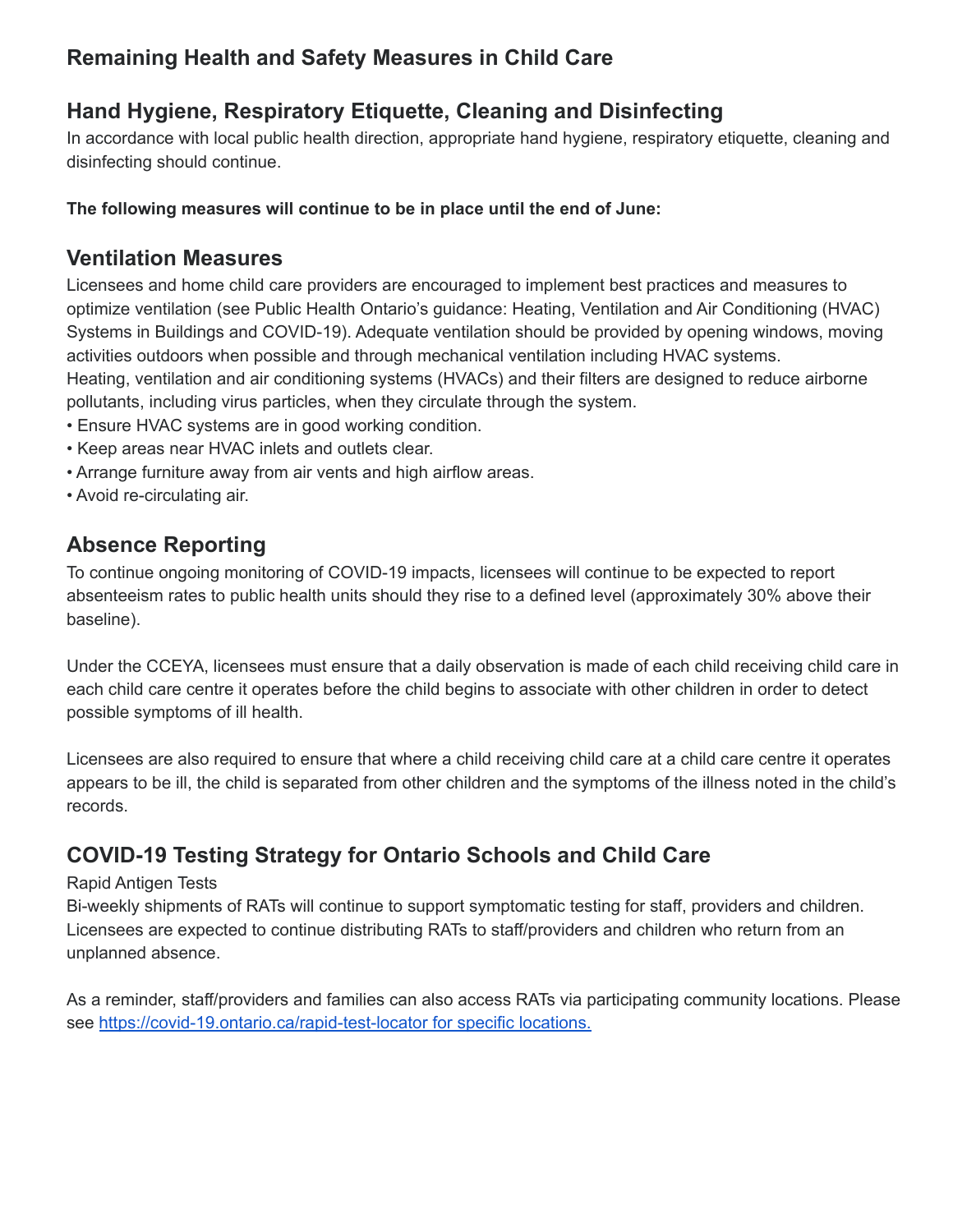# **Updated Case and Contact Management Guidance**

Further to the updates mentioned above, the Ministry of Health has revised the COVID-19 Integrated Testing & Case, Contact and Outbreak Management Interim Guidance: Omicron Surge, with updated guidance for close contacts in the community and in households:

- Asymptomatic individuals who are close contacts of a case or a symptomatic individual in the community are no longer required to isolate but must self-monitor for 10 days following last exposure. During the self-monitoring period, close contacts must wear a well-fitted mask in all public settings and avoid activities where they need to take off their mask.
	- For children under 2 a well-fitted mask is not required. However, parents must monitor for symptoms for 10 days following last exposure.
- Asymptomatic household contacts of a case or a symptomatic individual are also not required to isolate if they are 17 or younger and fully vaccinated; 18 and older and have already received their COVID-19 booster; or tested positive for COVID-19 in the last 90 days and have completed their isolation period. Asymptomatic household contacts who are not required to isolate are also required to self-monitor for 10 days following last exposure, as outlined above.
	- **Children under 5 who are asymptomatic household contacts are required to stay home for 5 days**.

# **From Simcoe Muskoka District Health Unit Email (March 10/22)**

Following the memo sent yesterday from the Ministry of Education re: Lifting of Health & Safety measures in Child Care, the SMDHU has reviewed the direction and will not be requiring any additional control measures to remain in place unless your facility is in outbreak. Please follow the direction outlined in the Ministry of Education's memo for routine day-to-day operations.

SMDHU continues to encourage the following as part of your regular infection prevention and control programs:

- Passive screening by staff and families utilizing the provincial COVID-19 screening tools
- Ensure individuals who develop symptoms while at the centre are immediately isolated, sent home and recommended for rapid antigen testing
- Increases in illnesses above baseline levels for the centre are reported to SMDHU
- Close contacts are managed as per the updated COVID-19 [Integrated](https://www.health.gov.on.ca/en/pro/programs/publichealth/coronavirus/docs/contact_mngmt/management_cases_contacts_omicron.pdf) Testing & Case, Contact and Outbreak [Management](https://www.health.gov.on.ca/en/pro/programs/publichealth/coronavirus/docs/contact_mngmt/management_cases_contacts_omicron.pdf) Interim Guidance (March 9<sup>th</sup>)
	- The [COVID-19](https://www.simcoemuskokahealth.org/HealthUnit/Workplaces/Businesses/ChildCare/COVID-19-Information) child care resources available on the SMDHU website will be updated accordingly

# **Isolation of Ill Children**

Children and staff who start to show symptoms of COVID-19 will be promptly separated from others, into a designated room if possible, while waiting to be picked up by a parent or guardian. All siblings of an ill child or children of an ill staff member will also be sent home immediately.

- ❏ Provide the sick child with a surgical/procedural mask if tolerable and above the age of 2.
- ❏ Once the child and siblings (if applicable) has been picked up, clean and disinfect the isolation room/area.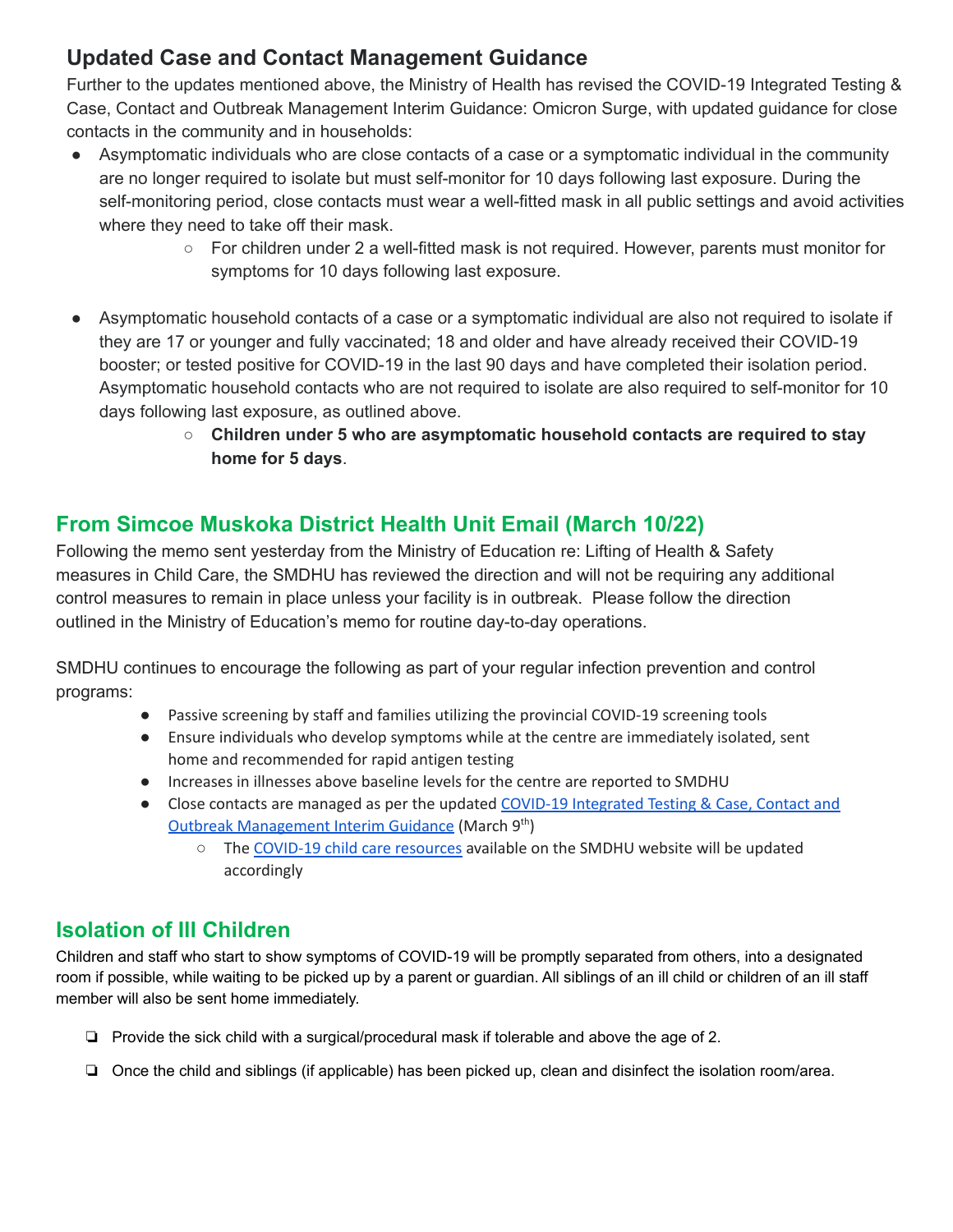# **Testing Recommendations for Parents/Guardians**

- ❏ Parents/Guardians should follow the testing recommendations as per the Ontario school self-assessment tool or SMDHU resource.
- ❏ Parents/guardians can use a rapid antigen test if their child has symptoms. The first test can be done on the first day of symptoms. If the first test is negative, a second test must be done 48 hours after the first. Write your child's name and date on each test and then email a photo of the test to [karen@discoverychild.on.ca](mailto:karen@discoverychild.on.ca)
- ❏ If parents/guardians choose not to test their child, there is a 5 day exclusion requirement starting the day following the onset of symptoms.

# **Individuals with COVID-19 Symptoms**

**Individuals** with COVID-19 symptoms (as below) who are ineligible for PCR/rapid molecular testing are presumed to have COVID-19 infection and are advised to self-isolate as soon as possible after symptom onset. See table 1 and flow chart 1 for isolation requirements for individuals with COVID19 symptoms

[https://www.health.gov.on.ca/en/pro/programs/publichealth/coronavirus/docs/contact\\_mngmt/man](https://www.health.gov.on.ca/en/pro/programs/publichealth/coronavirus/docs/contact_mngmt/management_cases_contacts_omicron.pdf) [agement\\_cases\\_contacts\\_omicron.pdf](https://www.health.gov.on.ca/en/pro/programs/publichealth/coronavirus/docs/contact_mngmt/management_cases_contacts_omicron.pdf)

- **● COVID-19 symptoms include:**
	- fever and/or chills; OR
	- cough; OR
	- shortness of breath; OR
	- decrease or loss of taste or smell; OR
	- **Two or more of**:
		- runny nose/nasal congestion
		- headache
		- extreme fatigue
		- sore throat
		- muscle aches/joint pain
		- gastrointestinal symptoms (i.e. vomiting or diarrhea)
- If a child's symptoms are not included within the COVID-19 symptom list above, they must be away for one full day following the onset of illness (2 days for nausea/vomiting/diarrhea) and should stay home until symptoms are improving (for runny nose), or resolved (for nausea/vomiting/diarrhea), to limit the spread of other illnesses that the individual may have (e.g., common cold virus, Influenza, other viral respiratory or gastrointestinal illness) and to monitor for the development of additional symptoms. Household members and other contacts of these individuals do not need to self-isolate, as long as they have no symptoms.
	- If the individual develops additional symptoms such that they now meet the COVID-19 symptom list above, they and their household should follow the guidance above.